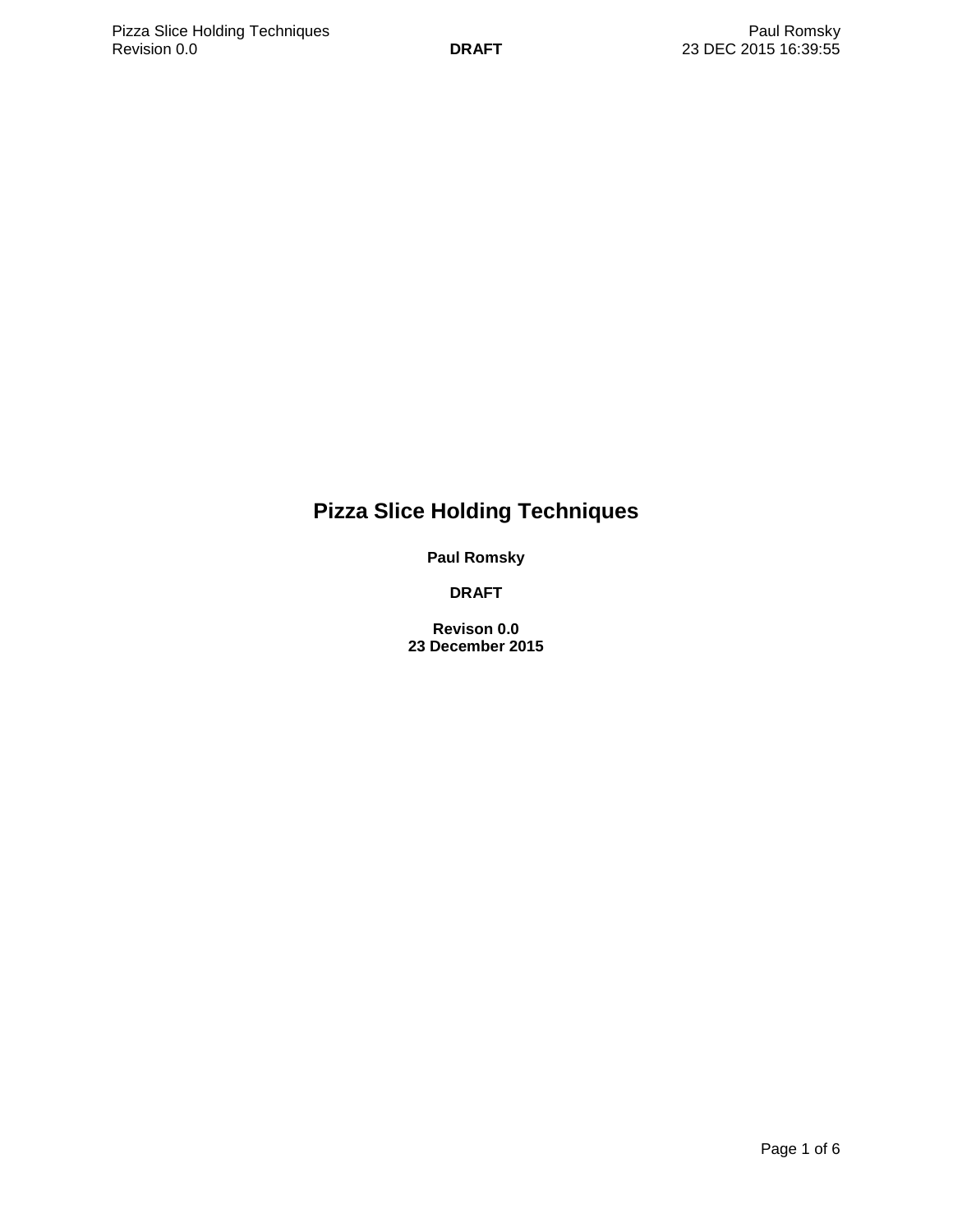## **1 Introduction**

There are dozens of techniques that are used to hold a slice of pizza. These could apply to almost any style of pizza. However, they are more frequently used for thin crust New York-style.

Although there are many styles of pizza, they are typically categorized in two popular styles: Round (Roman) and Square (Sicilian). These terms do not define the actual origin of the pizza styles, but are widely accepted names for styles of pizza. Some of the techniques described in this document may be applied to holding Sicilian style pizza slices. However, the focus of this document is on the holding of Roman style pizza slices due to their unique characteristics.

Throughout this document, the left hand will refer to one's less dominant hand, and the right hand will refer to one's more dominant hand. Those who favor their left hand, those that have mixed hand dominance, or those who are ambidextrous may adapt the handedness as appropriate. Those with less than two typically functioning hands may not be able to perform some or all of these techniques.

Notes: No photos are provided in this document at this time. It is planned to include photos in subsequent revisions to this document.

#### **2 Anatomy of a Pizza Slice**

This section defines the terms used to identify features of a typical Roman style pizza slice. These terms may vary on opinion, but they will be used consistently in this document for clarity. These include: Bobola, Crust, Tip, Edge, Bubble, Topping, and Dripping.



**Figure 1 – Roman Pizza Slice Anatomy**

#### **2.1 Bobola**

This is the outer edge of a pizza slice. It is typically the area were the pizza dough rises higher than the rest of the pizza during baking. This is usually due to the lack of toppings used on the periphery of the whole pizza (pie). The term "bobola" is newly defined in this document from the fact that it is often bubbled with air and the name has a slight Italian connotation. The bobola is often referred to as the "crust" by most audiences, however, due to the art of pizza holding, the outer edge crust is given this special name. Some bobolas are made from entirety dough, while others may have fillings such as mozzarella cheese added, these are commonly known as "stuffed crust" pizza – where the stuffing is actually in the bobola not the crust.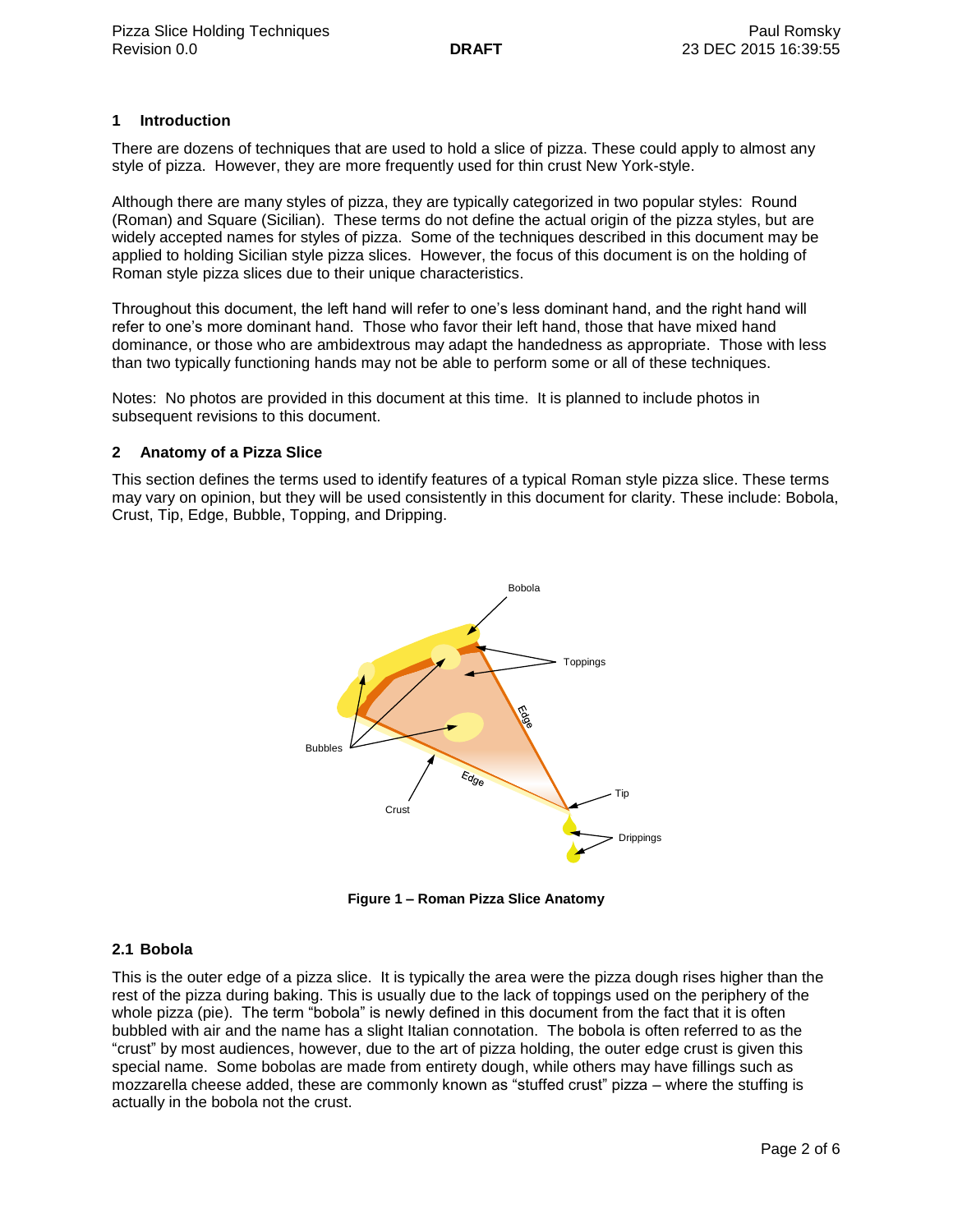# **2.2 Crust**

This comprises the entire baked dough of the pizza, except for the bobola. Crusts are primarily made in two styles: Thin and Thick. These two styles can be broken down in various sub-styles but for the most part, the differentiation between thin and thick crust is all that is needed for the discussion of pizza slice holding.

# **2.3 Tip**

This is the part of a pizza slice that is opposite from the bobola. It is typically formed by the center of intersecting cuts made in a pizza to form individual slices. Due to a Roman style pizza pie's round shape, each slice resembles a crude triangle. Thus, the tip is the point where the two slice edges meet, but the general area about 15 millimeters (mm) from the actual tip point is known as the tip.

## **2.4 Edge**

There are two edges (other than the bobola) to a Roman style pizza slice. The edges are formed from where the cuts were made to partition the slice from the pie. These edges have no bobola like appearance and are normally well defined and straight. Each edge leads from one respective side of the bobola to the actual tip of the slice.

#### **2.5 Bubble**

One or more bubbles may appear anywhere on a pizza slice, including the bobola and in the transition area between the bobola and topping. Bubbles are rarely formed on the bottom side of a pizza due to the weight compression of the pizza. Bubbles are created when yeast in the dough concentrates and forms gasses (mostly carbon dioxide) during the baking process, thus pushing up the baked dough through the toppings and bobola. The bubble surfaces are generally very thin and can take on a wide array of shapes and sizes.

#### **2.6 Topping**

These are items placed on the dough that are baked together to form a pizza pie. Toppings typically include a sauce (usually tomato based), cheese (traditionally mozzarella) and very often oil (such as olive oil). A cornucopia of many other toppings (meats, cheeses, vegetables, fruits, spices, and more) may be included, and in fact, any or all of the typical three ingredients may be left out in certain variations.

For general discussion, a pizza slice is assumed to contain the 3 basic topping ingredients: sauce, cheese, and oil.

#### **2.7 Dripping**

Due to the oil that may be added to the toppings and some of the toppings themselves (meats, cheeses, etc.), oil very often rises and collects on the upper surface of the toppings during the baking process. It is common to remove some of this oil from a slice by letting it drip off the slice (usually from the tip) onto a plate, napkin, or some other material. In some cases, these "drippings" are saved for later dipping or are made directly onto bobloas of other slices (to moisten the bobolas which are often drier than the rest of the pizza).

Dripping may be facilitated by tilting the tip downward and briefly touching the tip to the targeted surface. This breaks the surface tension of the oil and allows it to flow more readily.

#### **3 Techniques**

There are three primary techniques to holding a slice of pizza. These are: The Hold, The Fold, and the Cradle.

### **3.1 The Hold**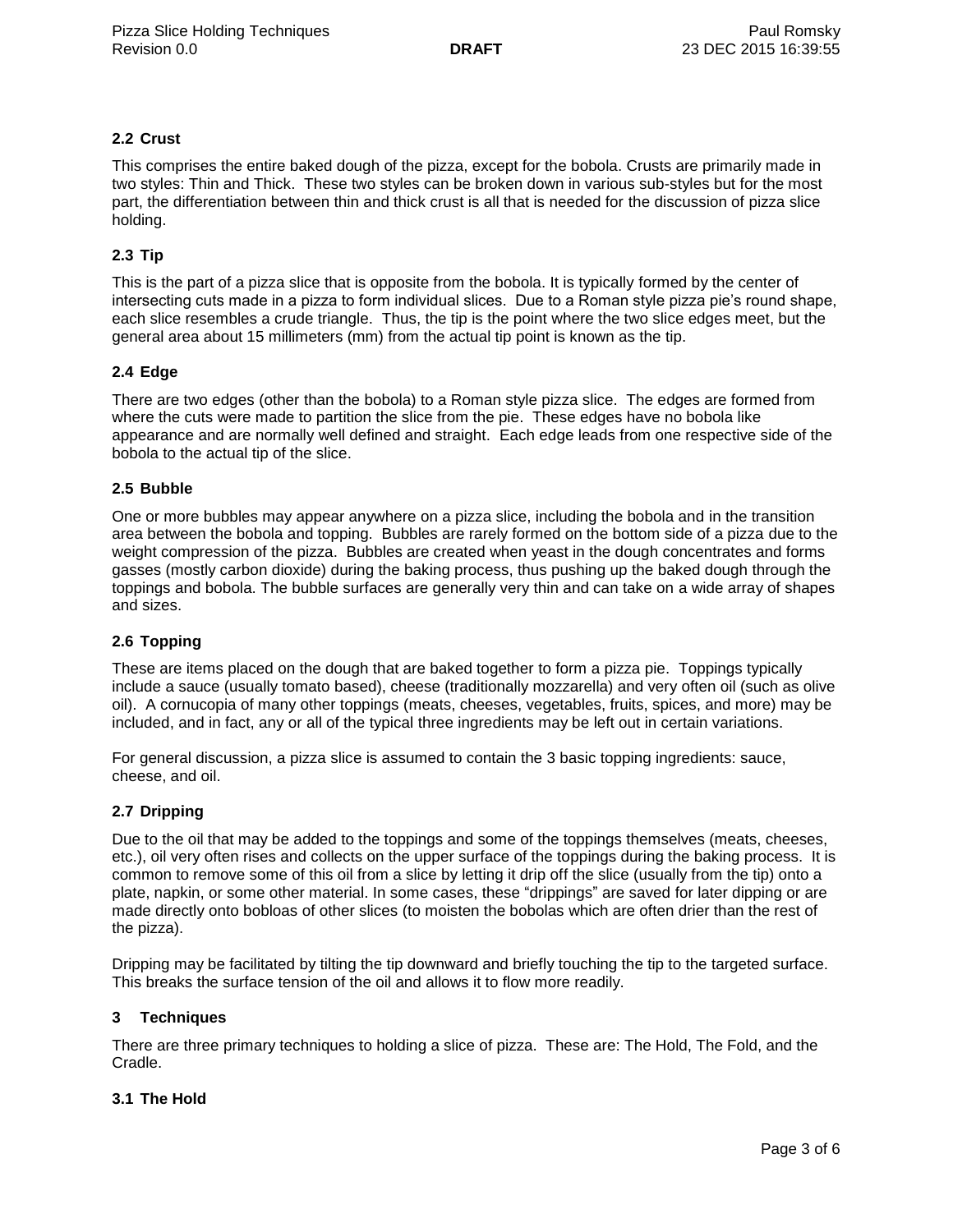This is the most widely used technique. It simply requires two hands to lift and hold the slice. The left hand holds the bobola (usually with fingers under the crust and the thumb above) and the right hand holds the tip (usually with all fingers and thumb splayed out fairly evenly under the crust).

At this time, any end of the slice (usually the tip) may be lowered to allow drippings from slice.

The tip is then oriented toward the mouth, and the right hand is repositioned after each byte is taken to optimally support the slice.

## **3.2 The Fold**

This is the de facto approved method to eat a New York-style thin crust pizza slice. With your right hand pull a slice from the pie out from the center of the pie about 30 mm, then with that same hand hold the thumb and the middle finger on opposite ends (sides) of the bobola while placing the index finger on top of the middle of the bobola. Then raise and squeeze the thumb and middle finger together (using the index finger as a fulcrum) until the slice just begins to bend at the bobola. Then remove the index finger and middle finger, move the thumb just under the edge of the bobola, and place the index finger under the other edge of the bobola. Continue to squeeze the bobola edges together until the desired fold is achieved.

There are many fingering variations, but this method is the most common. The amount of folding also varies: from the open (partial) fold, to the closed (full) fold. In the open fold, the bobola is only bent slightly to make the long axis of the slice slightly more rigid. The open fold is useful when there are proportionally a large number of toppings on the slice (making a full fold messy). In the full (closed) fold, the ends of the bobola meet, and the fold progresses significantly toward the tip. Although physics may prevent the fold from propagating down to the very point of the tip, the closed fold allows the maximum amount of stiffness in the slice, thus allowing single handed holding with little mess.

Care must taken when folding the slice as not to break or crack the bobola or crust. This is normally not an issue with New York-style pizza as the crust is thin and the dough is soft and somewhat chewy (flexible) after baking. More crispy crusts and bobolas may be folded as well, but different fingering and folding techniques may be required (but the concept is similar).

At this time the tip may be lowered to allow drippings from the slice. Optionally (but not preferred) drippings may be made from the bobola end. If a napkin is held in the hand, drippings may be allowed through the fold of the bobola and onto the napkin. Again, this method of dripping is not preferred.

The tip is then oriented toward the mouth and the fold is maintained to optimally stiffen the slice as each byte is taken.

The one handed holding part (post fold) of this technique is seen in the film "Saturday Night Fever" when the character, Tony, is holding two slices (stacked) with a moderate fold as he walks and eats. Normally, only one slice is folded and held at a time, but it is not uncommon to stack two or more slices to save time and to allow more mobility while eating (very common in New York City). The slices appear to be served in wax paper. However, paper napkins are preferred as they can absorb drippings while walking.

# **3.3 The Cradle**

This method is rarely used and usually requires two hands (but can be done with one) to lift the slice and then using only one hand to hold it. In this method, the slice is placed in the palm of the right hand with the fingers slightly curled upward and away from the mouth. The tip is oriented near the heel of the palm which is toward the mouth. One variation of this is to hold the slice under the fingers rather than in the palm; this is possible usually with only small slices of pizza.

Dripping is not normally done with this method, although dripping may be done during the lift portion of this technique.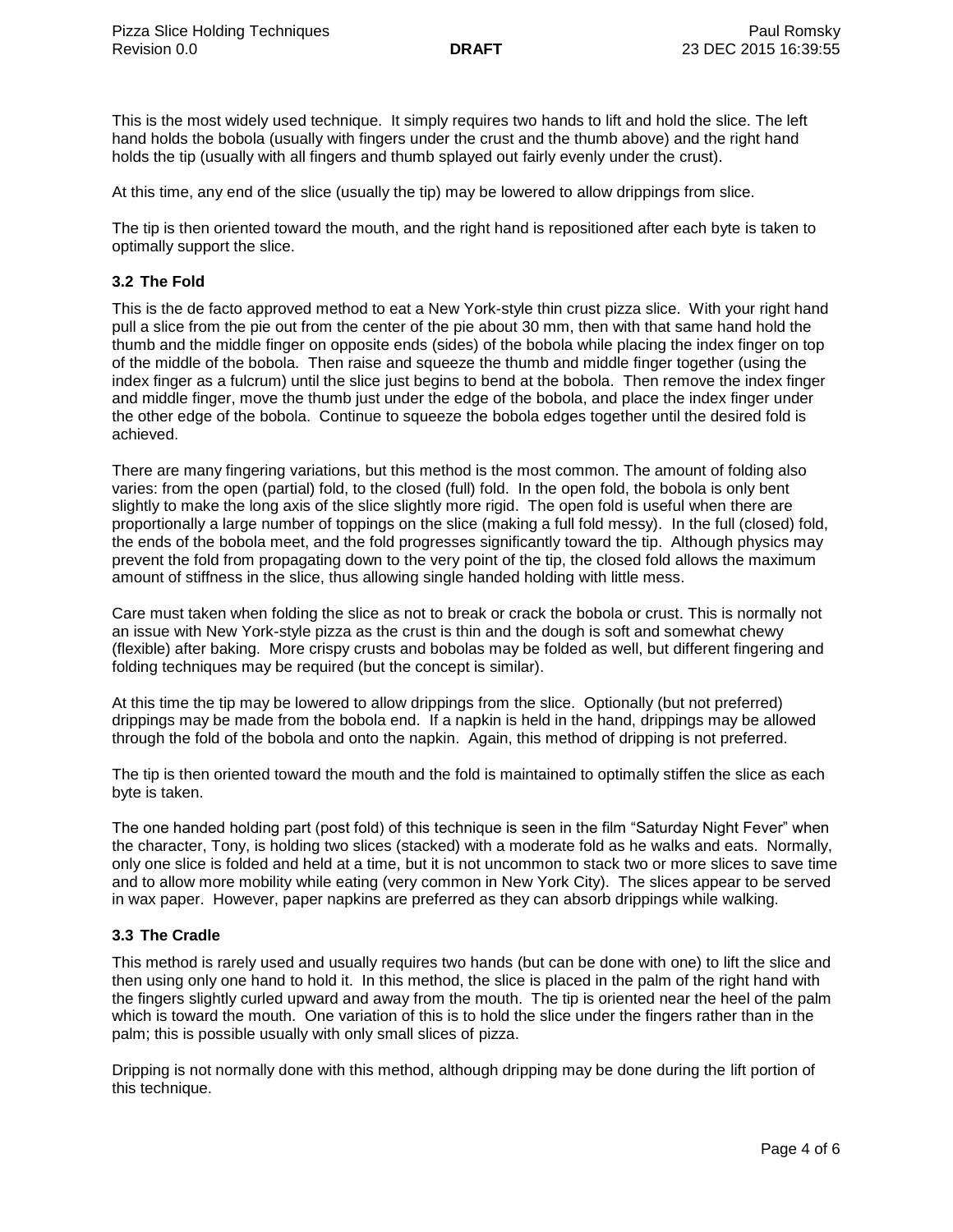The slice is pulled with the teeth toward the mouth as each byte is taken. After a few bytes are taken, when the slice is smaller and more manageable to handle, it may be held in one's fingers – no longer using the palm.

This technique is not recommended for very large pizza slices as such slices are usually much bigger than one's hand and the tip invariably sags onto the wrist before the first byte is taken. This may cause drippings to run down one's arm and/or clothing.

This technique (the one handed pick-up and under the fingers cradle) was clearly demonstrated in the film "Fast Times at Ridgemont High" when the character, Mr. Hand, picks up a pizza slice and takes a byte from it. In this scene the slice is picked-up, cradled, and the first byte from the tip is taken all in one swift move.

## **4 Etiquette**

It is considered acceptable etiquette to allow the pizza server or chef see you make drippings as this is part of the eating experience for New York-style pizza. However, if you feel that you must blot oil from the pizza surface using a napkin or other absorbent material, it is poor etiquette to do this in view of the pizza chef or the wait staff.

It is frowned upon to eat New York-style pizza with cutlery (forks and knives) as pizza is considered onthe-go "street food" and should be eaten only by hand.

## **5 New Haven Terms**

New Haven-style pizza is similar to New York-style. The shape of New Haven pizzas tend to be more oval or football shape and are slightly more charred on the bottom of the crust.

In some pizzerias, a basic plain pizza, that has only sauce, cheese, and oil as toppings, is known as "scomozza" (pronounced: ska-moatz' or ska-motz').

Some pizzerias call the pizza "apizza" (pronounced: a-peetz').

Napoletana (Neapolitan) pizza is reserved for pizza made with specific ingredients from Sicily Italy, and requires specific preparation as well as special brick ovens that are fired with coal (or more traditionally wood).

So, a pizzeria that serves New Haven Napoletana Scomozza Apizza is very hard to find, and would be most likely found only in New Haven, Connecticut.

#### **6 Conclusion**

This document does not cover all of the endless aspects of pizza slice holding, but it should provide the basics needed to handle any thin crust pizza like a seasoned professional.